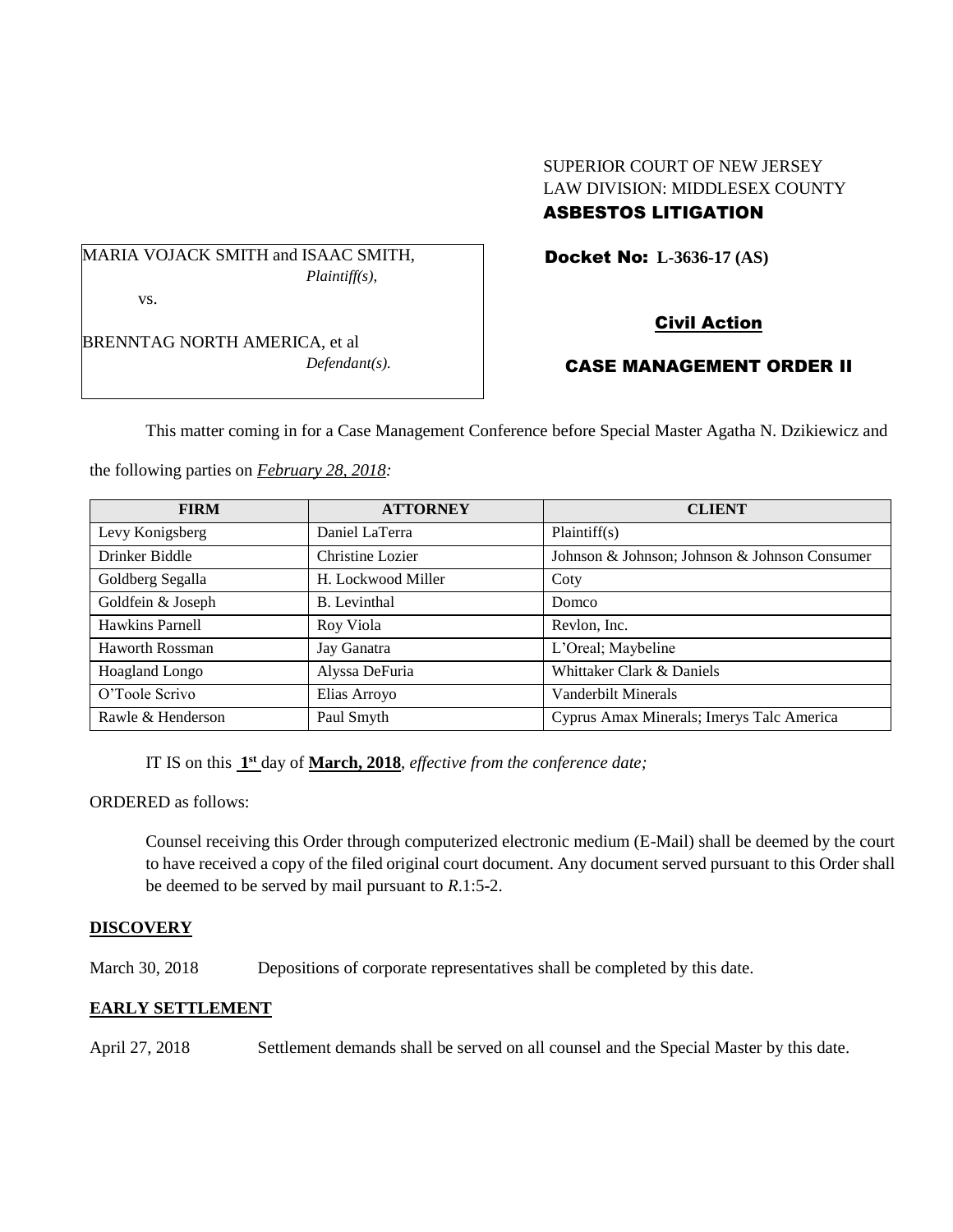### **SUMMARY JUDGMENT MOTION PRACTICE**

| April 27, 2018 | Plaintiff's counsel shall advise, in writing, of intent not to oppose motions by this date. |
|----------------|---------------------------------------------------------------------------------------------|
| May 11, 2018   | Summary judgment motions shall be filed no later than this date.                            |
| June 8, 2018   | Last return date for summary judgment motions.                                              |

#### **MEDICAL DEFENSE**

| April 30, 2018 | Plaintiff shall serve medical expert reports by this date.                                                                                                                                                                                               |
|----------------|----------------------------------------------------------------------------------------------------------------------------------------------------------------------------------------------------------------------------------------------------------|
| April 30, 2018 | Upon request by defense counsel, plaintiff is to arrange for the transfer of pathology specimens<br>and x-rays, if any, by this date.                                                                                                                    |
| July 6, 2018   | Defendants shall identify its medical experts and serve medical reports, if any, by this date. In<br>addition, defendants shall notify plaintiff's counsel (as well as all counsel of record) of a<br>joinder in an expert medical defense by this date. |

## **LIABILITY EXPERT REPORTS**

| April 30, 2018 | Plaintiff shall identify its liability experts and serve liability expert reports or a certified expert |
|----------------|---------------------------------------------------------------------------------------------------------|
|                | statement by this date or waive any opportunity to rely on liability expert testimony.                  |

July 6, 2018 Defendants shall identify its liability experts and serve liability expert reports, if any, by this date or waive any opportunity to rely on liability expert testimony.

#### **ECONOMIST EXPERT REPORTS**

- April 30, 2018 Plaintiff shall identify its expert economists and serve expert economist report(s), if any, by this date or waive any opportunity to rely on economic expert testimony.
- July 6, 2018 Defendants shall identify its expert economists and serve expert economist report(s), if any, by this date or waive any opportunity to rely on economic expert testimony.

#### **EXPERT DEPOSITIONS**

July 31, 2018 Expert depositions shall be completed by this date. To the extent that plaintiff and defendant generic experts have been deposed before, the parties seeking that deposition in this case must file an application before the Special Master and demonstrate the necessity for that deposition. To the extent possible, documents requested in a deposition notice directed to an expert shall be produced three days in advance of the expert deposition. The expert shall not be required to produce documents that are readily accessible in the public domain.

#### **PRE-TRIAL AND TRIAL**

May 10, 2018 The settlement conference previously scheduled on this date is **cancelled**.

 $\_$  ,  $\_$  ,  $\_$  ,  $\_$  ,  $\_$  ,  $\_$  ,  $\_$  ,  $\_$  ,  $\_$  ,  $\_$  ,  $\_$  ,  $\_$  ,  $\_$  ,  $\_$  ,  $\_$  ,  $\_$  ,  $\_$  ,  $\_$  ,  $\_$  ,  $\_$  ,  $\_$  ,  $\_$  ,  $\_$  ,  $\_$  ,  $\_$  ,  $\_$  ,  $\_$  ,  $\_$  ,  $\_$  ,  $\_$  ,  $\_$  ,  $\_$  ,  $\_$  ,  $\_$  ,  $\_$  ,  $\_$  ,  $\_$  ,